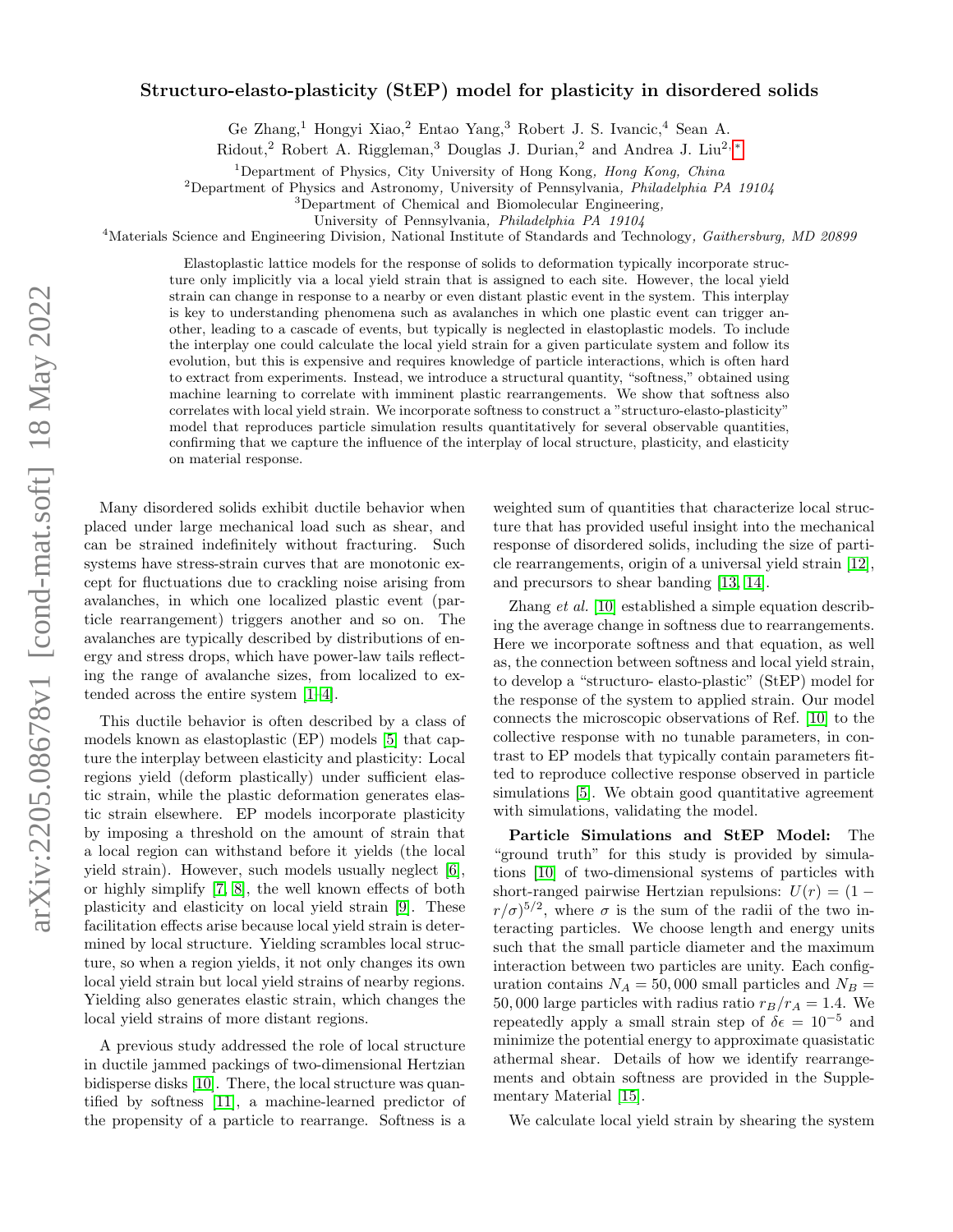

<span id="page-1-0"></span>FIG. 1. Schematic of our model. A strain release (plastic event) at a given block changes the softness of nearby blocks, and propagates a deviatoric strain field to all other blocks. Softness determines a yield strain distribution, which in turn determines the yield strain of a block. A new rearrangement is triggered if the deviatoric strain is larger than the yield strain. Structural components are in blue, elasticity components are in green, and plasticity components are in gray; each arrow represents an equation.

in a certain orientation  $\theta$ , while only allowing neighbors within  $R_c = 2$  to move freely, and neglecting far-away particles that are not interacting with any particles inside  $R_c$  [\[16\]](#page-4-14). The first point at which the local stress-strain curve  $\sigma_{\theta}(\epsilon)$  decreases marks the local yield strain in this direction,  $\epsilon_{Y,\theta}$ . The particle's overall local yield strain,  $\epsilon_Y$  is the minimum of  $\epsilon_{Y,\theta}$  over  $\theta$  of  $\epsilon_{Y,\theta}$ . In simulations we used  $\theta = \{-85^\circ, -75^\circ, \dots, 85^\circ\}.$ 

The distributions of local yield strain for particles with different softness values are plotted in Fig. [2a](#page-2-0). We see that softer particles tend to have lower local yield strain values, as expected. For each softness, the distribution is well described by the Weibull distribution [\[17\]](#page-4-15):

$$
P(\epsilon_Y, S) = \frac{k}{\lambda} \left(\frac{\epsilon_Y}{\lambda}\right)^{k-1} \exp\left[-(\epsilon_Y/\lambda)^k\right] \tag{1}
$$

where  $k(S)$  and  $\lambda(S)$  characterize the distribution at each softness S. Equivalently, one can characterize the Weibull distribution in terms of  $k$  and the mean local yield strain,  $\langle \epsilon_Y \rangle = \lambda \Gamma(1+1/k)$ , where  $\Gamma(x)$  is the gamma function. Fig. [2\(](#page-2-0)b) shows the shape parameter  $k(S)$  and mean local yield strain  $\langle \epsilon_Y \rangle$  (S). These functions relate softness to local yield strain.

The StEP model is summarized in Fig. [1.](#page-1-0) The system is a square lattice of blocks. Each block is characterized by the local deviatoric strain (a 2D vector,  $\tilde{\epsilon}$ ), the softness (a scalar, S), and a yield strain percentile (a scalar, which we will detail later). When the system is strained, the xy-strain is increased for each block with each strain step. Beyond this, our model deviates from typical EP models in several ways. First, the local yield strain is no longer an explicit variable with a distribution that is immutable and crafted by hand. Rather, it is related to softness. We initially assign a softness,  $S_i$ , which determines the distribution of local yield strains to draw from. Upon randomly selecting  $\epsilon_Y(i)$  from its distribution, we also store the percentile of the yield strain distribution

corresponding to the sampled  $\epsilon_Y(i)$ . When a block rearranges, its yield strain percentile is re-drawn and stored; otherwise it is fixed.

Second, we explicitly take into account both components of the deviatoric strain, not simply the xy−strain. This is because Ref. [\[10\]](#page-4-8) found that rearrangements are triggered by the deviatoric strain, not just the xy-strain, arising from other rearrangements. Once the deviatoric strain exceeds  $\epsilon_Y(i)$  and the block rearranges, it loses all of its elastic strain while the local deviatoric strain of each other block is updated through the elastic kernel function calculated using the "Fourier discretized" method [\[7\]](#page-4-5)

Third, we set the block side length equal to the small particle diameter, rather than some mesoscopic scale. This is because softness is a particle-based quantity. While softness can be coarse-grained, and it is known that tuning block size is important for obtaining good quantitative agreement with simulations in a standard EP model [\[8,](#page-4-6) [18,](#page-4-16) [19\]](#page-4-17), we choose to fix it based on physical grounds instead of treating it as a parameter that can be tuned to improve agreement with particle-based simulations. Our system size is  $L = 360$  blocks per side, consistent with the side length of the particle simulations.

One result of this choice is that we cannot assume a rearrangement, which inevitably involves more than one particle, resides in a single block. As detailed in the Supplementary Material [\[15\]](#page-4-13), we find that the initial decay of the instant-time  $D_{\min}^2$  correlation function in the particle simulations is well fit by  $C(r) = \exp(-r/\xi)$  where  $\xi = 1.40$  provides a measure of the rearrangement size. To incorporate these correlations into the StEP model, we assume that when a block rearranges, other blocks within a distance  $r < 10$  also release strain with probability  $C(r)$ . These strain releases are part of the rearrangement at  $r = 0$ , rather than multiple independent rearrangements.

Fourth, to facilitate quantitative comparison with the simulations, we fix the timestep in the StEP model to match the simulations. As a consequence, we cannot assume that a plastic event occurs in a single timestep. As detailed in the Supplementary Material [\[15\]](#page-4-13) the distance between two time frames in the simulations corresponds to a strain release of about 0.1 per unit volume. To match this, in the StEP simulation we sequentially choose the site with the largest stress overshoot,  $|\tilde{\epsilon}|^2 - \epsilon_Y^2$ , and let it rearrange over a period of  $t = \lceil \sqrt{\sum |\tilde{\epsilon}|^2}/0.1 \rceil$  time steps where  $\lceil x \rceil$  represents the smallest integer that is larger than  $x$ , the sum is over all sites that release strain, and  $\epsilon$  is the strain released. The amount of strain released in each timestep is thus  $\tilde{\epsilon}/t$ .

Fifth, and most important, the model allows the softness field to evolve under strain. From previous simulations [\[10\]](#page-4-8) we know that the softness field changes whenever a rearrangement occurs, with two contributions,  $\Delta S = \Delta S_1 + \Delta S_2$ , corresponding to the near-field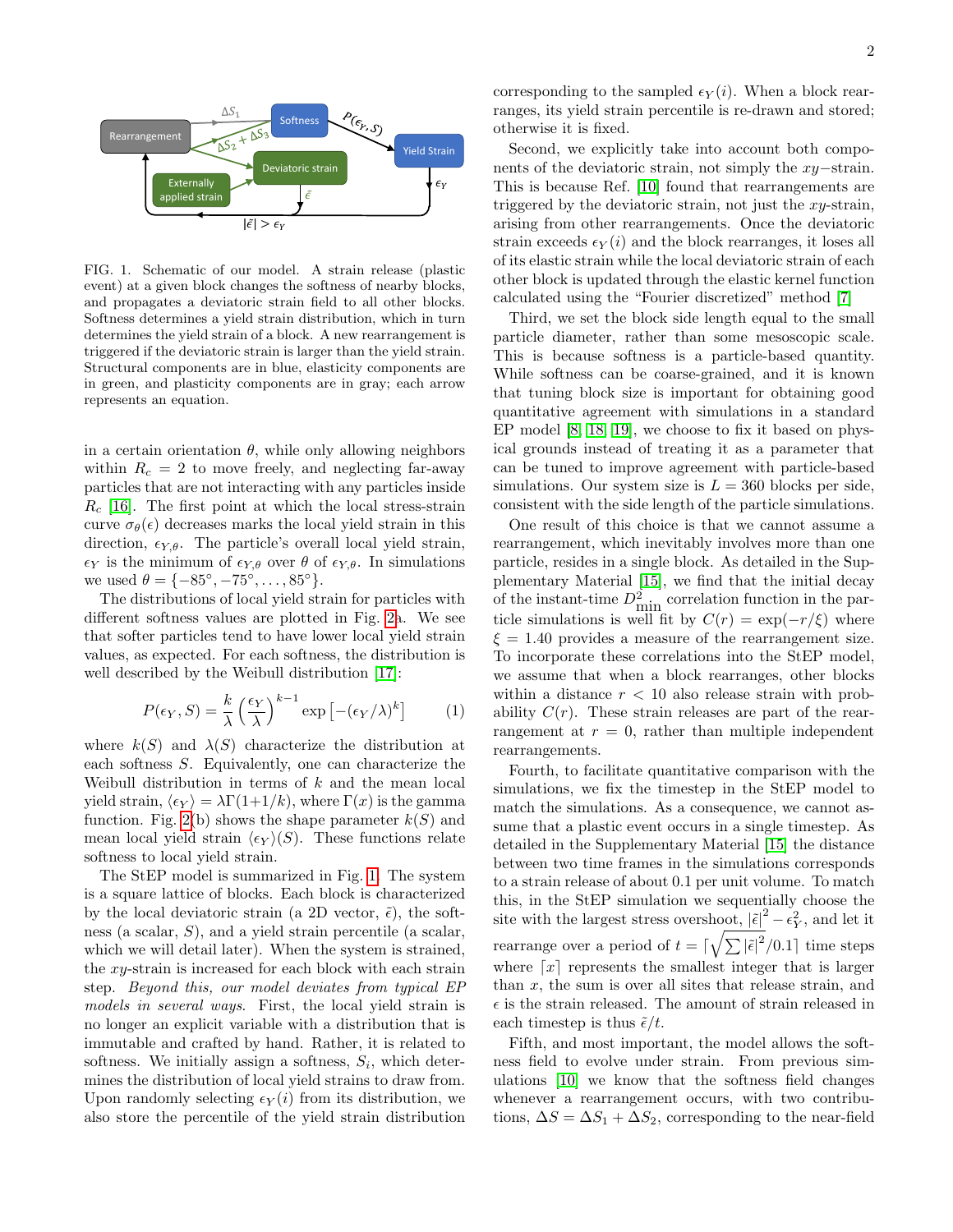

<span id="page-2-0"></span>FIG. 2. (a) Probability density function (PDF) of local yield strain for particles with various softness values. Curves are Weibull distribution fits. (b) Mean local yield strain (black dots) and shape parameters (blue stars) for each softness bin. Curves are lowest-order polynomial fits, giving  $\langle \epsilon_Y \rangle = 0.087$  – 0.0050S and  $k = 2.08 - 0.024S + 0.0029S^2$ , respectively.

plastic and far-field elastic responses to a rearrangement at the origin, respectively. The first term describes the near-field plastic effect of a rearrangement on softness [\[10\]](#page-4-8) and has the form  $\Delta S_1 = -0.3r^{-3.1} + 0.06r^{-3.2}(\langle S \rangle - S)$ . The two exponents in this equation,  $-3.1$  and  $-3.2$ , were obtained from numerical fits. We assume their small difference is not significant and simplify this expression to

<span id="page-2-1"></span>
$$
\Delta S_1(r) = \eta(r)(\langle S \rangle - S + c),\tag{2}
$$

where  $\eta(r) = 0.06r^{-3.1}$  and  $c = -5$ .

The second term is proportional to the far-field volumetric strain,  $k(\mathbf{r})$ , caused by the rearrangement. Since the primary effect of this volumetric strain is to change softness, it suffices to track only that change of softness and not the volumetric strain itself. Ref. [\[10\]](#page-4-8) showed that for the system studied here, this effect is well described by  $\Delta S_2 \approx 207k(r)$  where  $k(r) = (\nu - 1)|\tilde{\epsilon}| \sin(2\theta)/2\pi r^2$ ,  $\nu = 0.443$  is the Poisson ratio and  $\theta$  is the orientation of r relative to the orientation of the strain release. Combining these two equations yields

<span id="page-2-2"></span>
$$
\Delta S_2(r) = a|\tilde{\epsilon}| \sin(2\theta) r^{-d}, \tag{3}
$$

where  $a = -18.3$  and  $d = 2$  is the spatial dimension, for a strain release of  $|\tilde{\epsilon}|$ .

Eqs. [\(2,](#page-2-1)[3\)](#page-2-2) are empirical formulae obtained from particle simulations for the softness change in response to a rearrangement at the origin, but require three adjustments to be implemented in the StEP model. The first adjustment is to the interpretation of  $\langle S \rangle$  in Eq. [2.](#page-2-1) It is unreasonable to assume that  $\Delta S_1$  is affected by the softness field very far away in a large system. This problem is particularly acute in systems without time-translation symmetry, in which  $\langle S \rangle$  changes with time. To fix this problem, we replace  $\langle S \rangle$  with  $\langle S(r) \rangle$ , the average of softness of particles at distance r to a rearranger over the most recent 1000 timesteps.

To understand the second adjustment, note that Zhang et al.'s analysis [\[10\]](#page-4-8) was applied to avalanches (stress drops) in quasistatically sheared systems, where no strain is applied during the avalanche. It neglects the effect of elastic deformation on the softness field, which is known to increase softness [\[12\]](#page-4-10). We have measured the elastic part of the stress-strain relation in our particle simulations (the initial linear part of the stress-strain curve) and find that this "loading" contribution can be summarised as the first term below:

<span id="page-2-3"></span>
$$
\Delta S_3 = b\Delta(\tilde{\epsilon}^2) + c',\tag{4}
$$

where  $b = 101.3$  and  $\Delta(\tilde{\epsilon}^2)$  is the change of square of the elastic deviatoric strain, by symmetry. To understand the second term in Eq. [4,](#page-2-3) note that on average, Eq. [\(2\)](#page-2-1) causes the average softness of the whole system to drop, but this is not observed in particle simulations. This suggests that there exists a term that counters the drop, which is likely spread over a sufficiently large area that it is too small to be observed in the particle simulations in [\[10\]](#page-4-8). To represent this term, we add a small constant softness change  $c' = -c\langle \eta(r) \rangle$  to all sites, where  $\langle \eta(r) \rangle$  is  $\eta(r)$  numerically averaged over all sites.

Finally, Eqs. [\(2,](#page-2-1)[3\)](#page-2-2) describe the average softness change. To find the softness of a given particle (block), we have added a Gaussian-distributed random noise term,  $\delta(r)$ . Its magnitude is derived using a detailed balance argument [\[15\]](#page-4-13). That argument normally applies to a system in thermal equilibrium, but even for quasistatically sheared systems, an effective temperature well describes particlelevel dynamics [\[20](#page-4-18)[–23\]](#page-4-19).

In summary, the softness change of a particle with softness  $S$ , at distance  $r$  from a rearrangement releasing strain  $\epsilon$  is

$$
\Delta S(r, S, \epsilon) = \eta(r)(\langle S(r) \rangle - S + c) + a\epsilon \sin(2\theta)r^{-\lambda} + b\Delta(\tilde{\epsilon}^2) + c' + \delta(r)
$$
 (5)

<span id="page-2-4"></span>where all terms are established from particle simulations.

To put the StEP model in the context of previous models as reviewed in Table I of Ref. [\[5\]](#page-4-3), we include nontrivial barrier (yield strain) distributions, our plastic events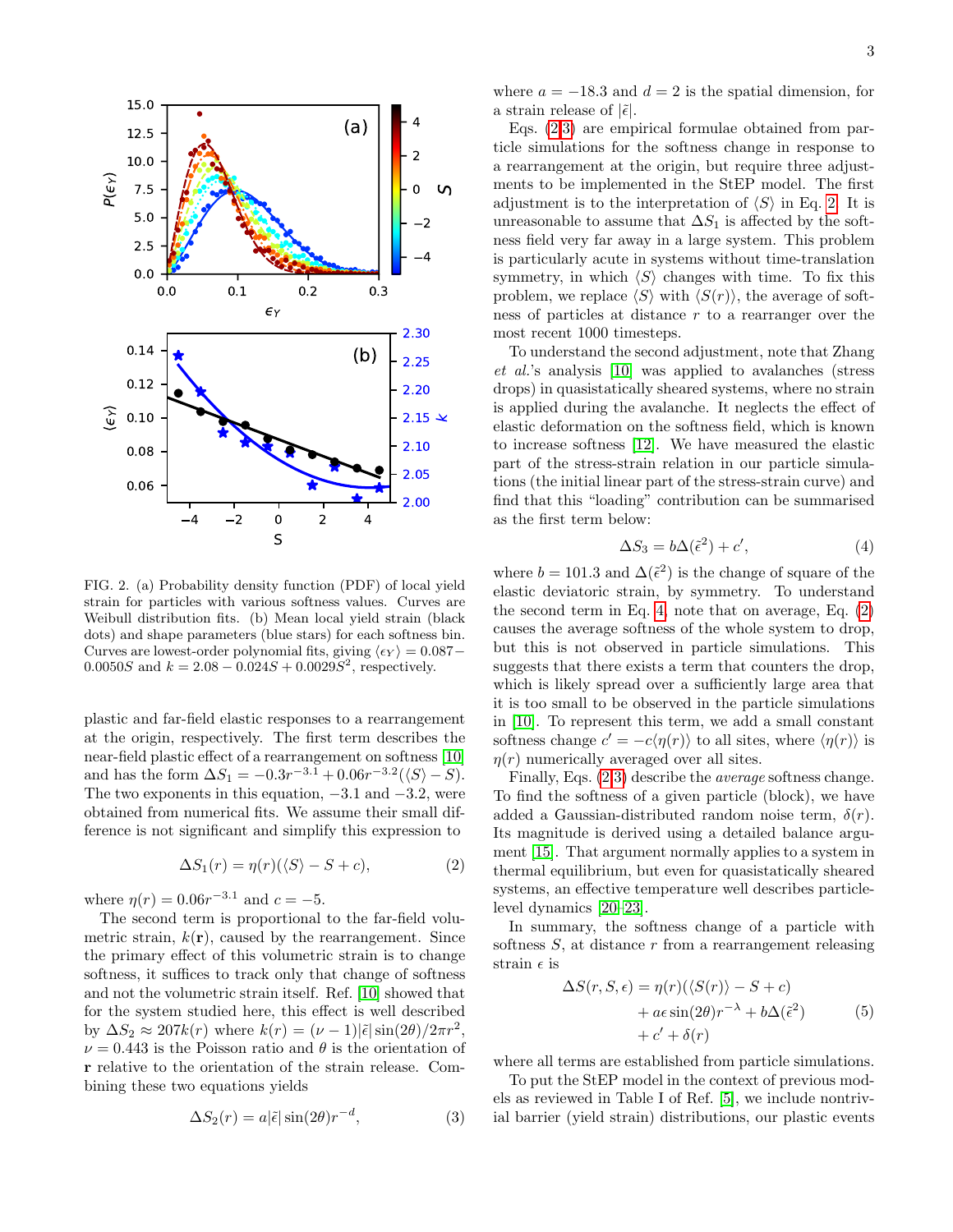

<span id="page-3-0"></span>FIG. 3. Statistics of the StEP model (blue dashed line) compared with particle simulations (black solid line), including the (a) softness distribution, (b) stress-strain curve, and (c) pair correlation function of rearrangers (right).

have a nonzero time duration and we use elastic propagators.

Results: The process of an avalanche in our StEP model, as well as the pattern of all rearrangements during an entire avalanche, is similar to that in particle simulations [\[10\]](#page-4-8). At any given time, there are only a few localized rearranging blocks, but the total avalanche can be extended as one event triggers another [\[15\]](#page-4-13).

We now compare quantitative results from the StEP model with the particle simulations (Fig. [3\)](#page-3-0). The steadystate softness distribution is an emergent property that does not depend on the initial distribution. Here we calculate  $P(S)$  by averaging over the entire run in both the StEP model and the simulations (Fig. [3a](#page-3-0)). The softness distribution from the StEP model (blue dashed curve) is in good quantitative agreement with that of the particle simulations (black solid curve).

The stress-strain curves are likewise in good agreement, as are the pair correlation function of rearrangers (Fig. [3b](#page-3-0)-c). Note that while the stress-strain curve rises more sharply for the StEP model, it is monotonic with fluctuations, indicating that the system is ductile, in agreement with the simulations. The pair correlation function of rearrangers compares results over shorter length scales. Its agreement for  $r \gtrsim 5$  demonstrates the success of our model over those length scales. In contradistinction, standard EP models are generally considered mesoscopic, with block side lengths larger than five times particle diameters [\[5\]](#page-4-3).

We also calculate the scaling exponents of the avalanche size distributions and compare to particle simulations for 2D overdamped Lennard-Jones systems[\[24\]](#page-4-20), since the exponents should not be sensitive to interaction potential. For particle simulations, the rate of an energy drop of size  $E$  follows the finite-size scaling ansatz  $R(E, L) = L^{\beta} g(E/L^{\alpha})$ , where L is the system length,  $g(x)$  is an unknown function that scales as  $x^{-\tau}$  for small x, and  $\alpha$  and  $\beta$  are exponents satisfying  $\beta+2\alpha=d$  in d dimensions [\[24\]](#page-4-20). Defining  $\gamma=\beta+\alpha\tau$ , then  $R(E, L) \propto L^{\gamma} E^{-\tau}$  for small E. Salerno and Robbins [\[24\]](#page-4-20)

found  $\alpha = 0.9 \pm 0.05$ ,  $\beta = 0.2 \pm 0.1$ ,  $\gamma = 1.3 \pm 0.05$ , and  $\tau = 1.25 \pm 0.05$ . As shown in Fig. S3 in the Supplementary Material [\[15\]](#page-4-13),excellent agreement with the ansatz can be found for the StEP model with exponents  $\alpha = 0.98, \beta = 0.04, \gamma = 1.30, \text{ and } \tau = 1.29.$  The ansatz holds for not only the energy-drop rate, but also for the rate of the rescaled stress drops  $\Sigma = \sigma L^d$ . Using  $\Sigma$ , we obtain scaling exponents  $\alpha = 0.99, \beta = 0.02, \gamma = 1.29,$ and  $\tau = 1.28$ . Clearly, the exponents  $\alpha$ ,  $\gamma$  and  $\tau$  are very similar for the StEP and particle-based calculations.

Discussion: In this paper, we have explicitly incorporated local structure into a standard elastoplastic (EP) framework to build a structro-elasto-plasticity (StEP) model. Elastoplastic models typically contain the effects of long-ranged elastic facilitation triggered by elastic strain arising from a rearrangement. Our model contains not only long-ranged facilitation but also short-ranged facilitation due to near-field plastic effects. The effects of such short-ranged facilitation have recently been characterized in detail [\[25\]](#page-4-21). Both facilitation terms are characterized fully by parameters directly measured from numerical simulations, and produce results quantitatively similar to those of the simulations without any adjustment. The inclusion of structural information into EP models is an important natural extension of such models, and the quantitative agreement we have achieved suggests that our model captures the key physics. Our model can be used to gain microscopic understanding of the factors that control nonlinear mechanical response. Changes in preparation history, for example, should change only the softness distribution, while other changes will be reflected in Eq. [5,](#page-2-4) which quantifies short-ranged and elastic facilitation. The next step is to build StEP models for particle-based systems that can be tuned to exhibit behaviors over the spectrum of ductile to brittle response.

We thank R. C. Dennis and M. L. Manning for helpful discussions. This work was supported by the National Science Foundation through grant MRSEC/DMR-1720530 (DJD, RAR, HX, EY, GZ), and the Simons Foundation via the "Cracking the glass problem" col